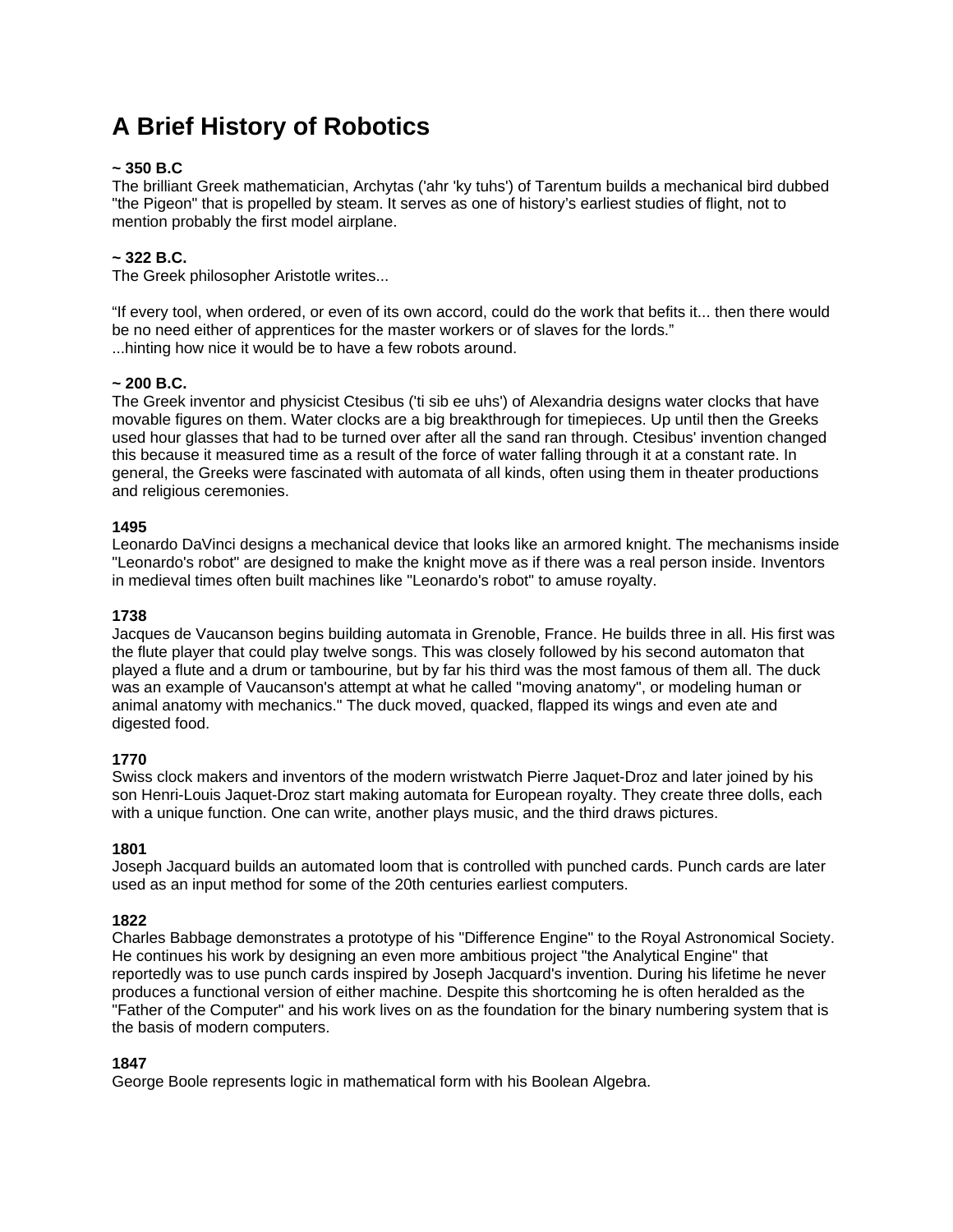# **1898**

Nikola Tesla builds and demonstrates a remote controlled robot boat at Madison Square Garden.

# **1921**

Czech writer Karel Capek introduced the word "Robot" in his play *R.U.R* (Rossuum's Universal Robots). "Robot" in Czech comes from the word "robota", meaning "compulsory labor".

### **1926**

Fritz Lang's movie *Metropolis* is released. "Maria", the female robot in the film, is the first robot to be projected on the silver screen.

### **1936**

Alan Turing introduces the concept of a theoretical computer called the Turing Machine. Despite being a fundamental advance in computer logic it also spawns new schools in mathematics.

### **1940**

Issac Asimov produces a series of short stories about robots starting with *A Strange Playfellow* (later renamed *Robbie*) for *Super Science Stories* magazine. The story is about a robot and its affection for a child that it is bound to protect. Over the next 10 years he produces more stories about robots that are eventually recompiled into the volume *I, Robot* in 1950.

Asimov is generally credited with the popularization of the term "robotics" which was first mentioned in his story *Runaround* in 1942. But probably Issac Asimov's most important contribution to the history of the robot is the creation of his Three Laws of Robotics:

- 1. A robot may not injure a human being, or, through inaction, allow a human being to come to harm.
- 2. A robot must obey the orders given it by human beings except where such orders would conflict with the First Law.
- 3. A robot must protect its own existence as long as such protection does not conflict with the First or Second Law.

Asimov later adds a "zeroth law" to the list:

Zeroth law: A robot may not injure humanity, or, through inaction, allow humanity to come to harm.

### **1946**

George Devol patents a playback device for controlling machines.

### **1950**

Alan Turing publishes *Computing Machinery and Intelligence* in which he proposes a test to determine whether or not a machine has gained the power to think for itself. It becomes known as the "Turing Test".

### **1951**

*The Day the Earth Stood Still* premieres in theaters. The movie features an alien named Klaatu and his robot Gort.

### **1956**

Alan Newell and Herbert Simon create the Logic Theorist, the first "expert system". It is used to help solve difficult math problems.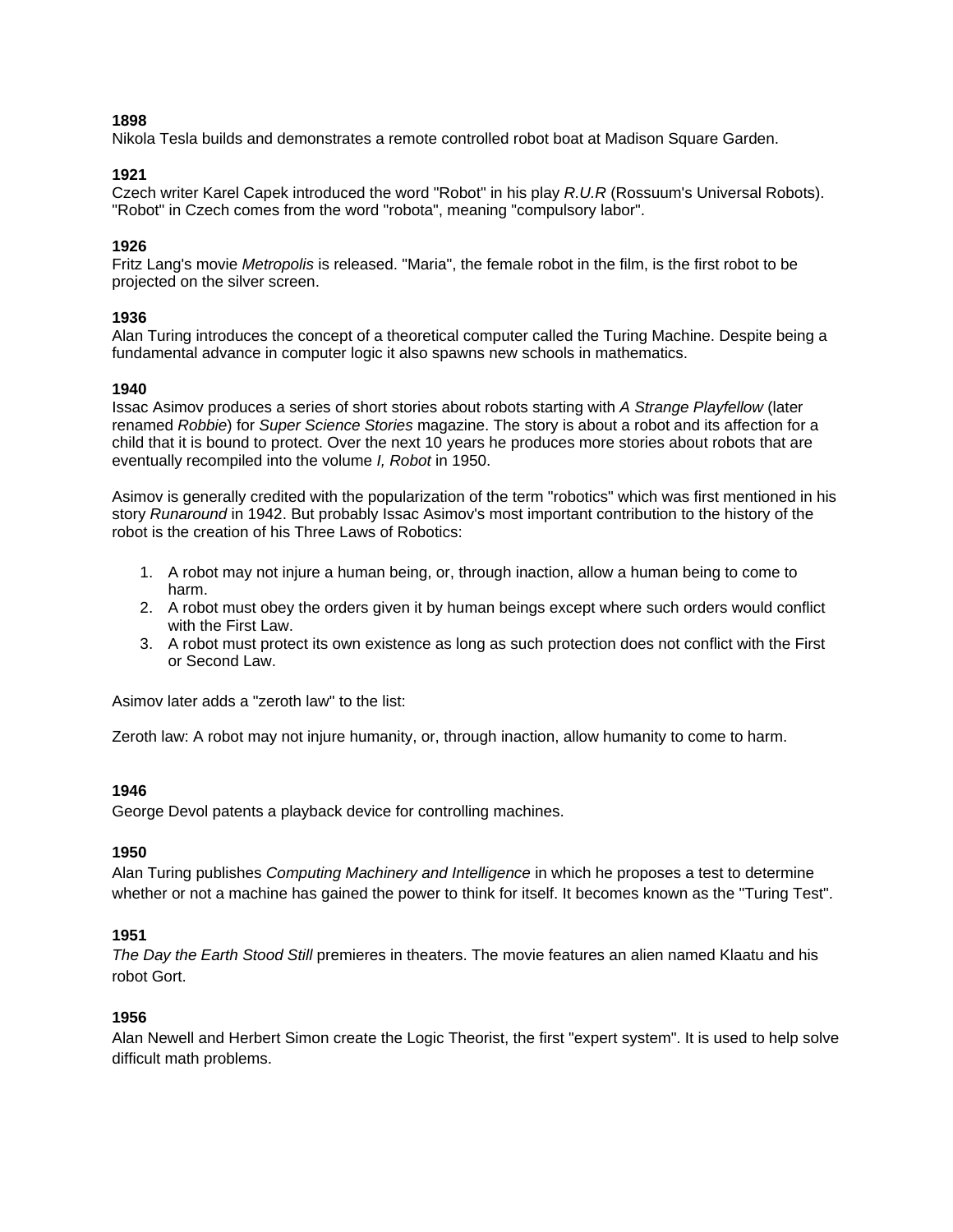Aided by a grant from the Rockefeller Foundation John McCarthy, Marvin Minsky, Nat Rochester, and Claude Shannon organize The Dartmouth Summer Research Project on Artificial Intelligence at Dartmouth College. The term "artificial intelligence" is coined as a result of this conference.

# **1959**

John McCarthy and Marvin Minsky start the Artificial Intelligence Laboratory at the Massachusetts Institute of Technology (MIT).

# **1961**

Heinrich Ernst develops the MH-1, a computer operated mechanical hand at MIT.

# **1962**

The first industrial arm robot - the Unimate - is introduced. It is designed to complete repetitive or dangerous tasks on a General Motors assembly line.

# **1963**

John McCarthy leaves MIT to start the Artificial Intelligence Laboratory at Stanford University.

# **1966**

The Stanford Research Institute (later to be known as SRI Technology) creates Shakey, the first mobile robot to know and react to its own actions. Amongst other achievements SRI was also the research institute that helped bring us modern day laundry detergent in the development of Tide.

An artificial intelligence program named ELIZA is created at MIT by Joseph Weizenbaum. ELIZA functions as a computer psychologist that manipulates its users' statements to form questions. Weizenbaum is disturbed at how quickly people put faith in his little program.

# **1967**

In response to an article written by Hurbert Dreyfus in which he declares a computer program could never beat him in a game of chess, Richard Greenblatt writes MacHack, a program that does just that. Greenblatt's program would be the foundation for many future chess programs, ultimately culminating in Big Blue, which beat chess grand master Gary Kasparov.

# **1968**

Stanley Kubrick makes Arthur C. Clark's *2001: A Space Odyssey* into a movie. It features HAL, an onboard computer that decides it doesn't need its human counterparts any longer.

# **1969**

Victor Scheinman, a mechanical engineering student working in the Stanford Artificial Intelligence Lab (SAIL) creates the Stanford Arm. The arm's design becomes a standard and is still influencing the design of robot arms today.

# **1970**

Stanford University produces the Stanford Cart. It is designed to be a line follower but can also be controlled from a computer via radio link.

# **1971**

The film *Silent Running* is released starring Bruce Dern. Dern's co-stars are three robot drones Huey, Dewey, and Louie.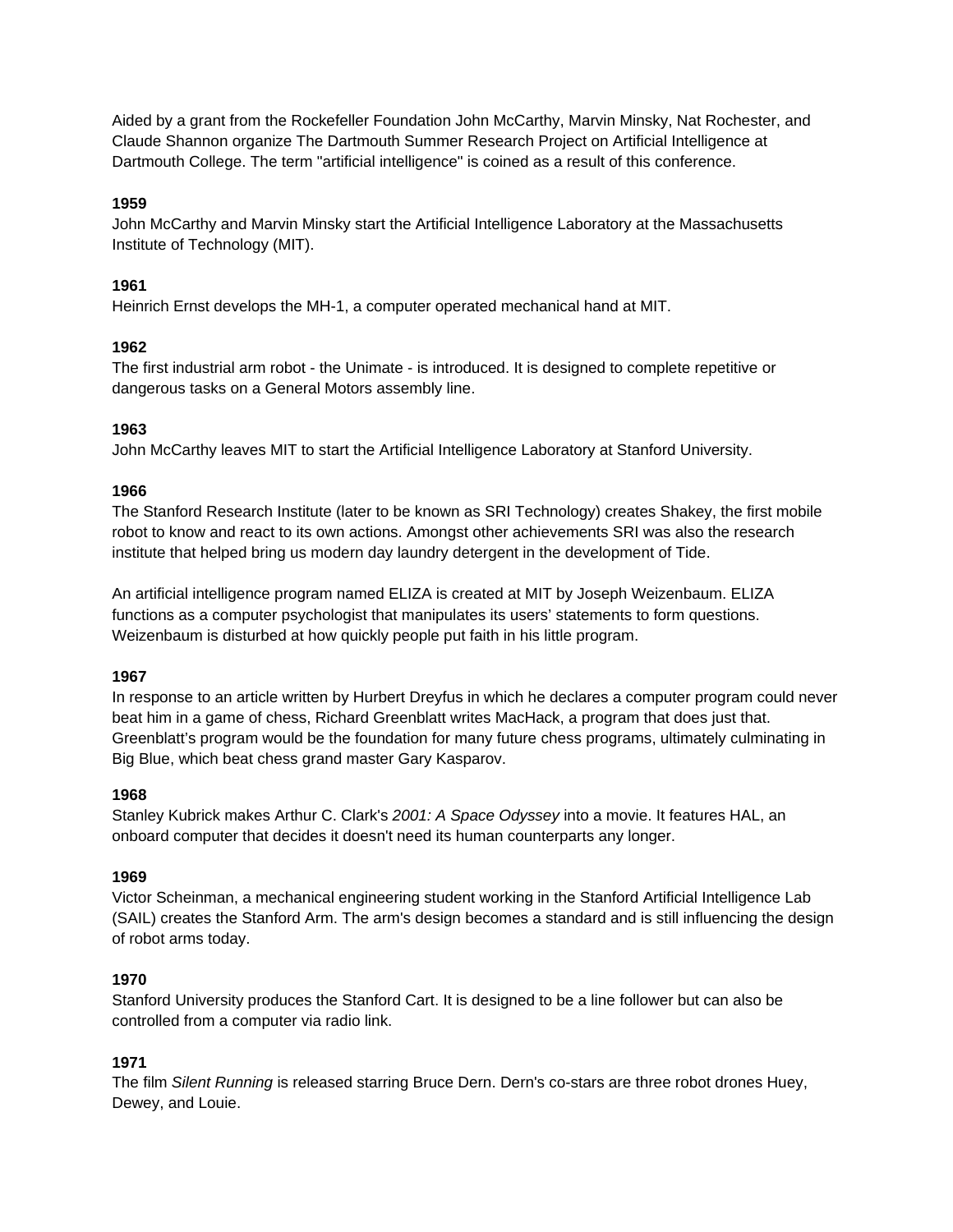# **1974**

Victor Scheinman forms his own company and starts marketing the Silver Arm. It is capable of assembling small parts together using touch sensors.

# **1976**

Shigeo Hirose designs the Soft Gripper at the Tokyo Institute of Technology. It is designed to wrap around an object in snake like fashion.

# **1977**

*Star Wars* is released. George Lucas' movie about a universe governed by the Force introduces watchers to R2-D2 and C-3PO. The movie creates the strongest image of a human future with robots since the 1960's and inspires a generation of researchers.

Deep space explorers Voyagers 1 and 2 launch from the Kennedy Space Flight Center.

# **1979**

The Robotics Institute at Carnegie Mellon University is established.

The Stanford Cart is rebuilt by Hans Moravec. He adds a more robust vision system allowing greater autonomy. These are some of the first experiments with 3D environment mapping.

# **1980**

Seymour Papert publishes *Mindstorms: Children, Computers, and Powerful Ideas* in which he advocates "constructionism", or learning through doing.

# **1981**

Takeo Kanade builds the direct drive arm. It is the first to have motors installed directly into the joints of the arm. This change makes it faster and much more accurate than previous robotic arms.

# **1982**

*Blade Runner* is released. This Ridley Scott film is based on the Philip K. Dick story *Do Androids Dream of Electric Sheep?* and starred Harrison Ford as Rick Deckard, a retired blade runner who hunted replicants (illegal mutinous androids).

# **1986**

The LEGO<sup>®</sup> Group and the MIT Media Lab collaborate to bring the first LEGO-based educational robotics and control products to market. LEGO TC Logo is used by in the classrooms of thousands of elementary school teachers.

Honda begins a robot research program that starts with the premise that the robot "should coexist and cooperate with human beings, by doing what a person cannot do and by cultivating a new dimension in mobility to ultimately benefit society."

# **1989**

A walking robot named Genghis is unveiled by the Mobile Robots Group at MIT. It becomes known for the way it walks, popularly referred to as the "Genghis gait".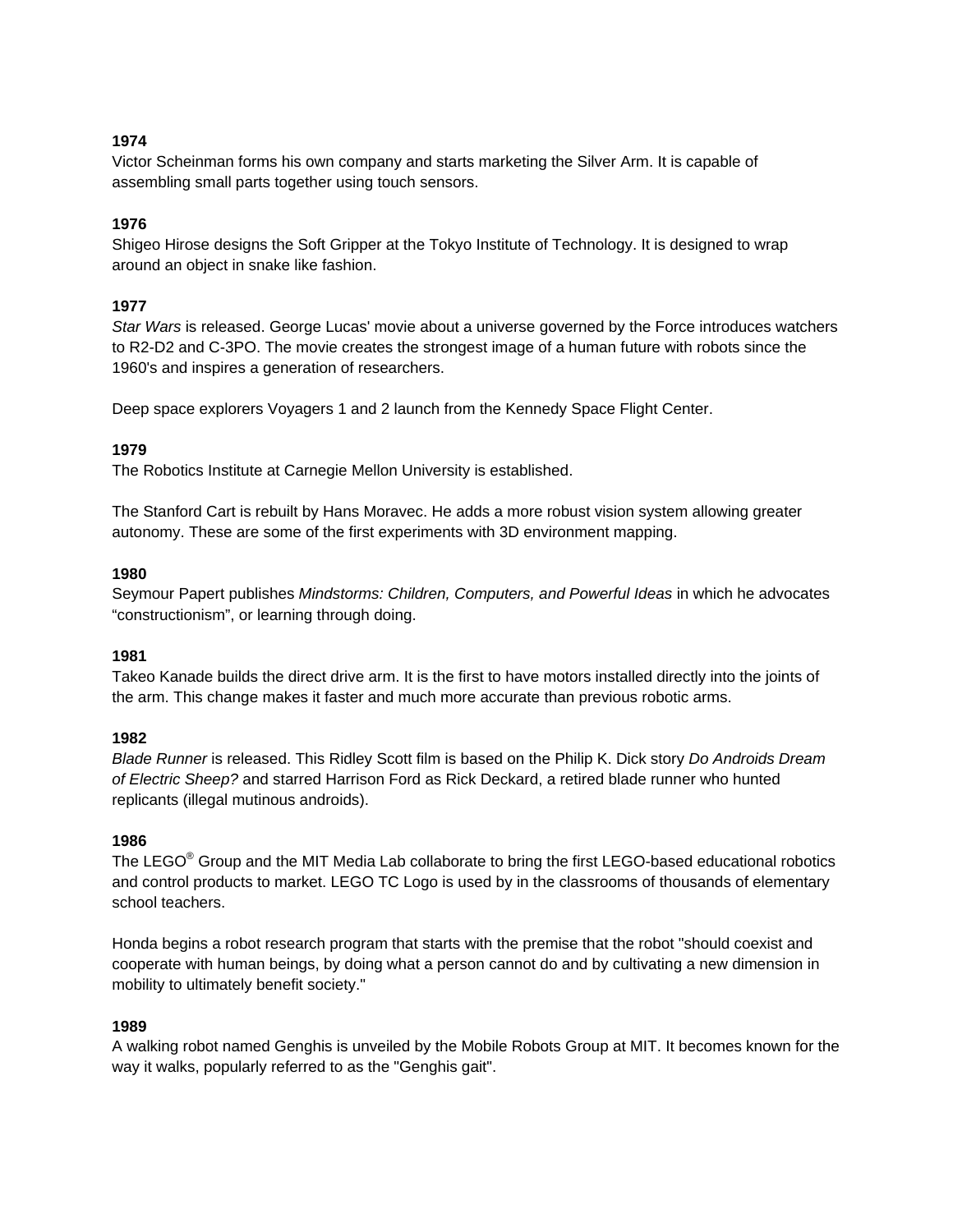At MIT Rodney Brooks and A. M. Flynn publish the paper *Fast, Cheap and Out of Control: A Robot Invasion of the Solar System* in the *Journal of the British Interplanetary Society*. The paper changes rover research from building the one, big, expensive robot to building lots of little cheap ones. The paper also makes the idea of building a robot somewhat more accessible to the average person.

Dr. Seymour Papert becomes the LEGO Professor of Learning Research.

# **1992**

In an attempt to build a radio controlled vacuum cleaner Marc Thorpe has the idea to start a robot combat event.

Dr. John Adler came up with the concept of the CyberKnife, a robot that images the patient with x-rays to look for a tumor and delivering a pre-planned dose of radiation to the tumor when found.

Inventor Dean Kamen founds *FIRST* (For Inspiration and Recognition of Science and Technology), a nonprofit dedicated to facilitating robotics competitions with the aim of inspiring the next generation of science and technology leaders.

# **1993**

Dante, an 8-legged walking robot developed at Carnegie Mellon University descends into Mt. Erebrus, Antarctica. Its mission is to collect data from a harsh environment similar to what we might find on another planet. The mission fails when, after a short 20 foot descent, Dante's tether snaps, dropping it into the crater.

# **1994**

Dante II, a more robust version of its predecessor, descends into the crater of Alaskan volcano Mt. Spurr. The mission is considered a success.

Marc Thorpe starts Robot Wars at Fort Mason Center in San Francsico, CA.

# **1996**

A RoboTuna is designed and built by David Barrett for his doctoral thesis at MIT. It is used to study the way fish swim.

Chris Campbell and Stuart Wilkinson turn a brewing accident into inspiration at the University of South Florida. The result is the Gastrobot, a robot that digests organic mass to produce carbon dioxide that is then used for power. They call their creation the "flatulence engine."

Honda debuts the P3, the fruit of its decade long effort to build a humanoid robot.

# **1997**

The first node of the International Space Station is placed in orbit. Over the next several years more components will join it, including a robotic arm designed by Canadian company MD Robotics.

The Pathfinder Mission lands on Mars. Its robotic rover Sojourner rolls down a ramp and onto Martian soil in early July. It continues to broadcast data from the Martian surface until September.

# **1998**

Tiger Electronics introduces the Furby into the Christmas toy market. It quickly becomes "the toy" to get